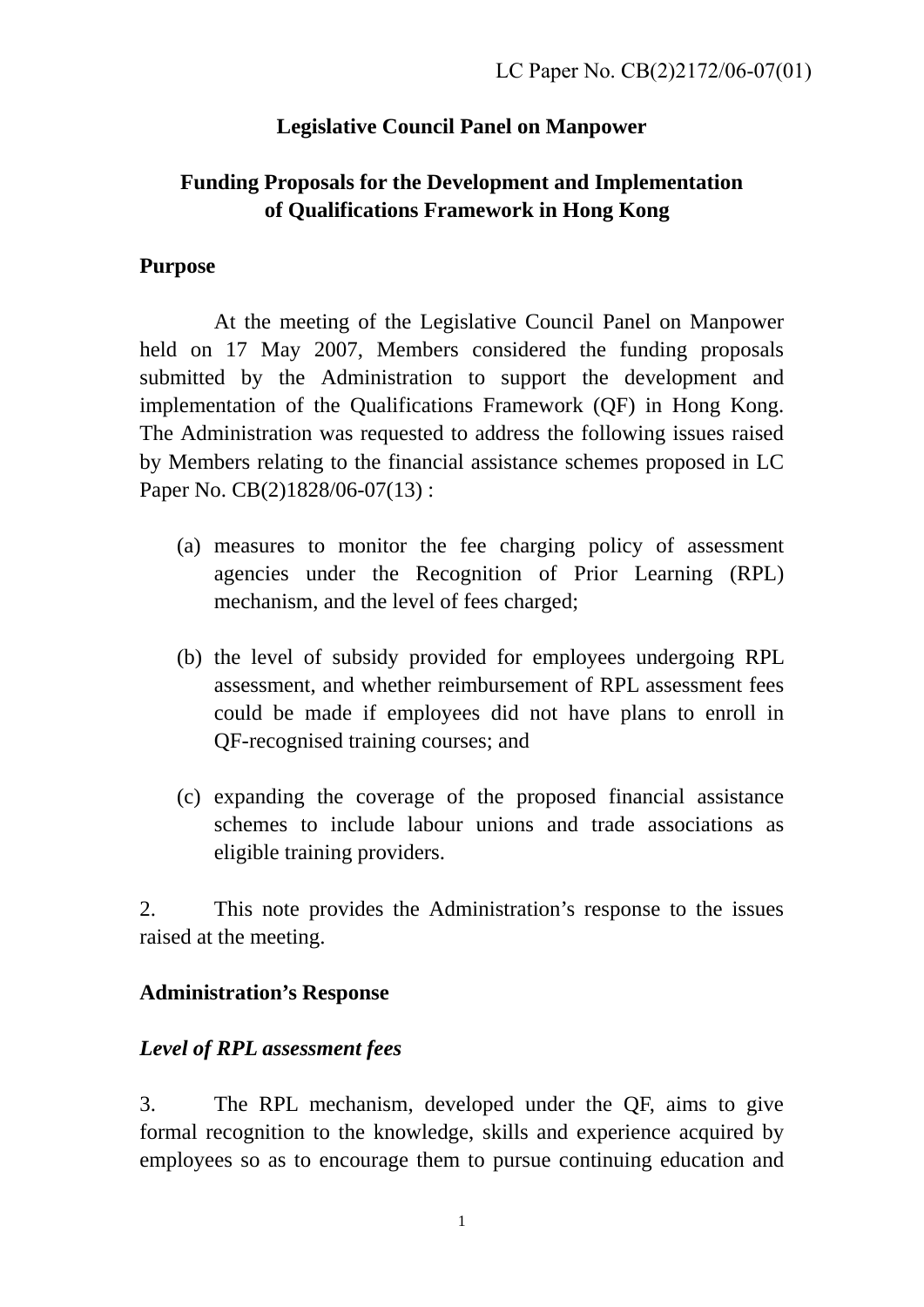lifelong learning. Under the Accreditation of Academic and Vocational Qualifications (AAVQ) Ordinance, the assessment agencies which conduct the RPL assessment will be appointed by the Secretary for Education and Manpower (SEM).

4. Under section 8 of the Ordinance, in deciding whether to appoint or re-appoint an assessment agency, SEM shall have regard to, among other things, the fee charging policy of the agency. SEM may also impose conditions or restrictions in appointing or re-appointing an assessment agency.

5. We plan to implement in early 2008, on a pilot basis, the RPL mechanism for the first three industries<sup>[1](#page-1-0)</sup> that have drawn up their Specifications of Competency Standards. We shall require that the appointed assessment agency should operate on a non-profit making basis and that the fee level should be set at a reasonable and affordable level. For employees seeking recognition of qualifications at QF Levels 1 to 3 based on their years of working experience and relevant experience and without the need to go through assessment, our current intention is to set the RPL assessment fee for each application at no more than \$300.

### *Reimbursement of RPL assessment fees*

6. To encourage employees to pursue lifelong learning, we propose to subsidise 50% of the RPL assessment fees incurred by them, subject to a cap of \$1,000 per employee and upon their completion of a QF-recognized training course. To provide further incentive for employees to undergo RPL assessment and pursue training, the Administration will propose to the Finance Committee to increase the reimbursement rate to 100%. We will continue to cap the total amount of the reimbursement for each employee at \$1,000 to enable more employees to benefit from the scheme. Subject to the cap on the reimbursement amount, there will be no restriction on the number of assessment exercises an employee may undertake with the financial assistance.

7. We have considered the suggestion of removing the requirement

<span id="page-1-0"></span><sup>&</sup>lt;sup>1</sup> These three industries are Watch & Clock, Hairdressing, and Printing & Publishing.